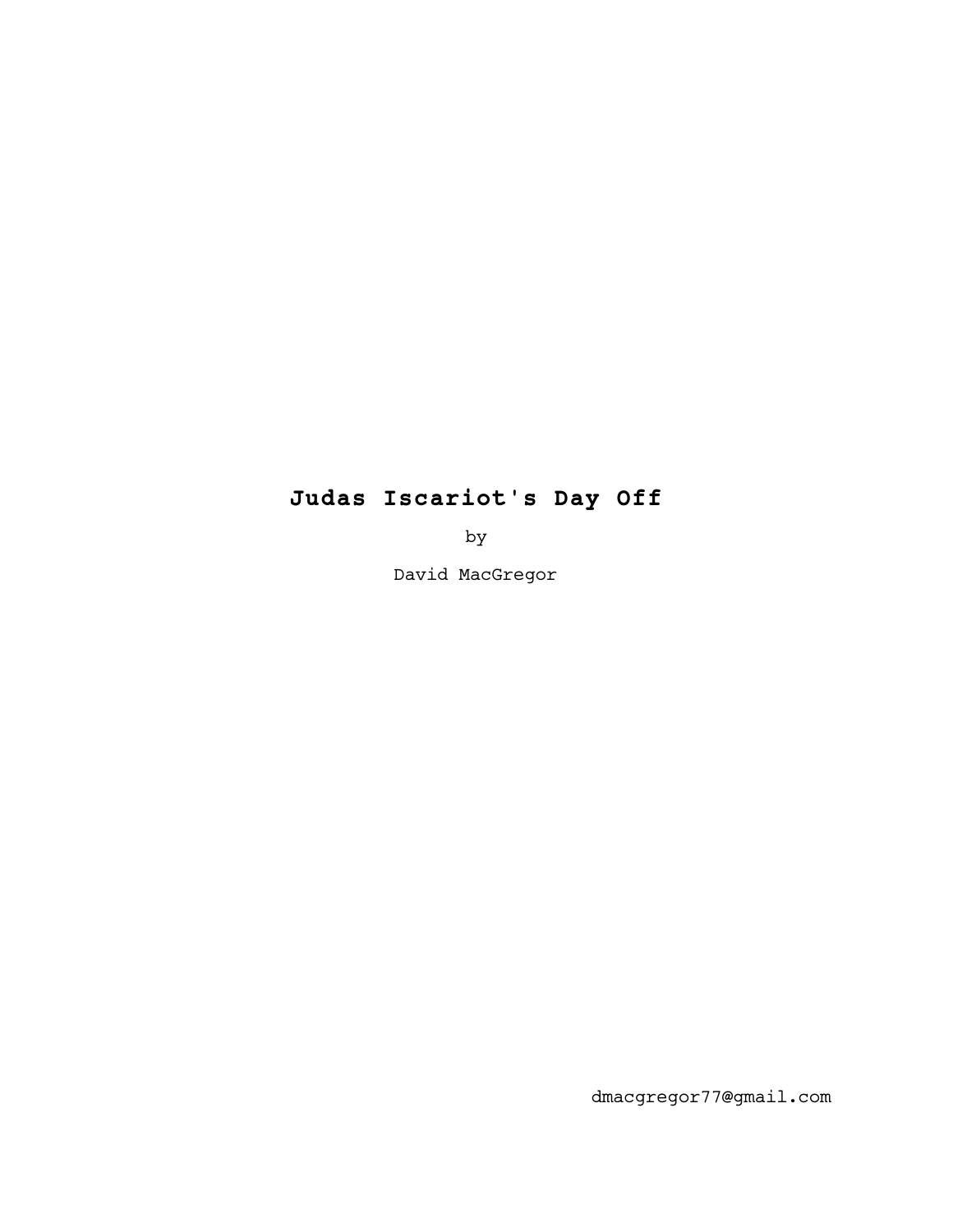# Setting

A law office.

## **Time**

Now and then.

## Cast

 JUDAS ISCARIOT - Disciple and betrayer of Jesus Christ, 30s-50s. DEBRA HORTON - Attorney, 30s-50s. OMAR BAQRI - Attorney, 20s-30s. ARCHANGEL GABRIEL - Winged seraphim, indeterminate age.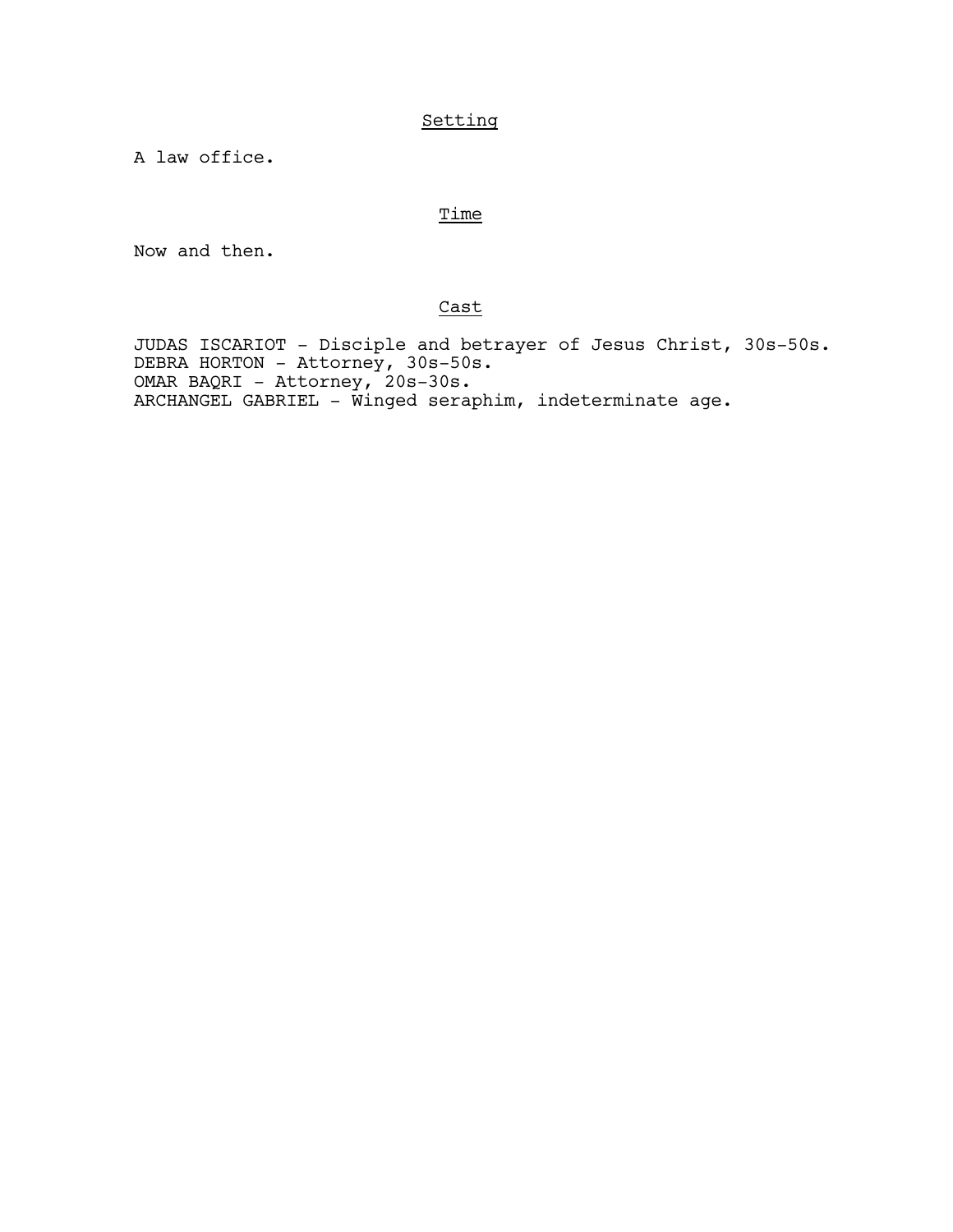(Lights up on a law office. Sitting in a chair is JUDAS ISCARIOT, wearing clothing from around 30 A.D. He looks around the office curiously as DEBRA HORTON enters in a rush. JUDAS stands up.) DEBRA I'm incredibly sorry to keep you waiting! I had to file a lastminute brief at the courthouse and the traffic is just terrible at this time of day. JUDAS It's fine...although I am a little pressed for time. (While his attire gives her pause, she snaps on a smile and extends her hand.) DEBRA I'm Debra Horton. JUDAS Judas Iscariot. DEBRA Oh, I see! And you're certainly dressed for the part! Now please, sit. (JUDAS sits back down and DEBRA moves around the desk and sits down. She picks up a pen and a legal pad.) DEBRA So, I'm happy to refer to you by any name you're comfortable with, but for legal purposes I will need your real name. JUDAS That is my real name. DEBRA Judas Iscariot? (off his nod) Oh, I see! You legally changed it for...professional purposes? JUDAS No, that's the name my parents gave me. I was named after my Uncle Judas.

DEBRA

Your parents gave you the same name as the man who betrayed Jesus Christ?

**JUDAS** 

Oh, I understand your confusion! No, I am the man who betrayed Jesus Christ.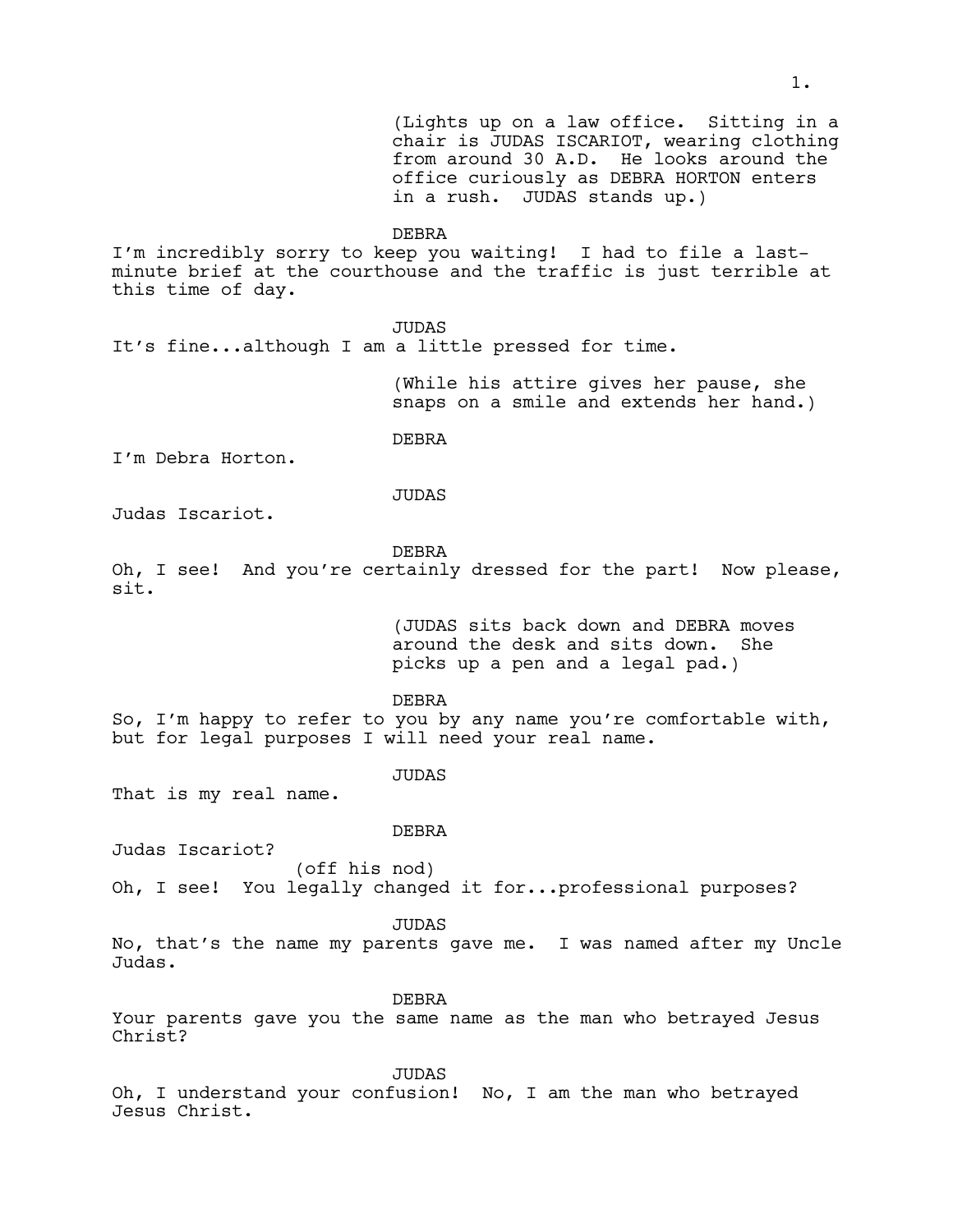DEBRA You betrayed Jesus. JUDAS That's correct. DEBRA Well, I hate to be a stickler for details, but that would make you over two thousand years old. JUDAS Give or take. DEBRA You are aware that I charge three hundred dollars an hour. JUDAS Absolutely! And I'm happy to pay. (JUDAS pulls out a canvas bag and pours thirty pieces of silver on the desk.) DEBRA Nice. Thirty pieces of silver. JUDAS It's kind of my thing. DEBRA Is this...? (looks around, then closely at JUDAS, who is mystified) I'm looking for the hidden cameras...for whatever prank show this is for, or practical joke my staff is playing on me. JUDAS I'm not sure I understand what you're talking about. Could we get to my case? Like I said, I don't have a lot of time and-- DEBRA Of course! Can you just hold on a second? (hitting a button on her desk phone) Omar, could you come in here, please? (She smiles at JUDAS and a moment later, OMAR enters. JUDAS stands up.) DEBRA Omar, this is Judas Iscariot. (JUDAS extends his hand and they shake.) JUDAS Very nice to meet you.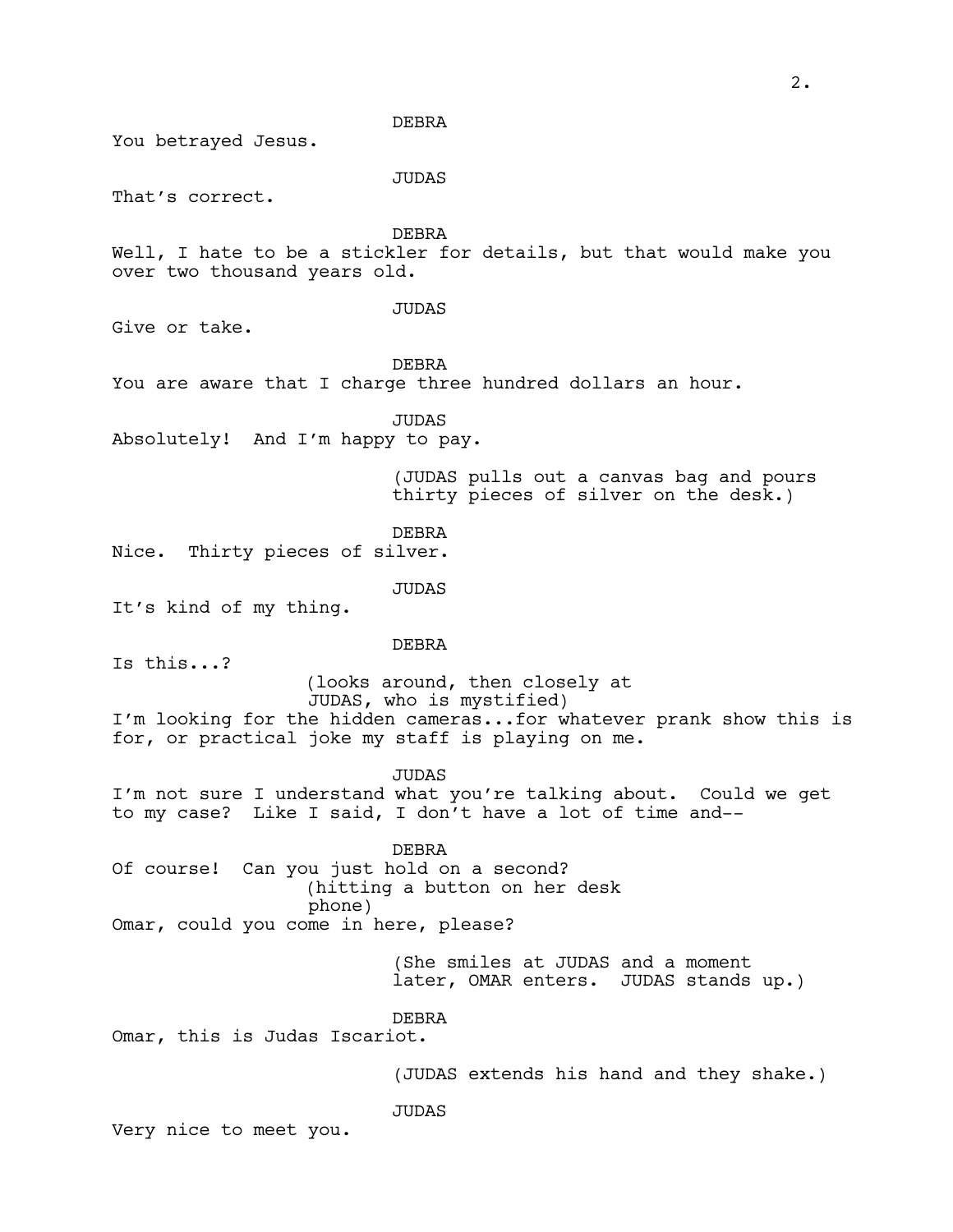OMAR

Likewise.

DEBRA

(to OMAR) Do you know anything about this?

(OMAR shakes his head.)

JUDAS

Excuse me, my case?

DEBRA

Yes, of course! I'm very sorry. Please, sit down. Would you mind if Omar sat in on your case? He's one of our junior partners and I always like to share interesting clients with him.

Fine by me.

JUDAS

(They all sit.)

DEBRA

Now then, what can I do for you, Mr. Iscariot?

JUDAS

Well, here's the situation. As you may know...wait, are both of you Christians?

DEBRA

Used to be.

OMAR

Muslim.

JUDAS

Then maybe I should just catch you up real quickly. I'm the disciple of Jesus Christ who betrayed him for thirty pieces of silver, after which he was crucified by the Romans. Because of that, I am condemned by God to spend eternity in the ninth circle of Hell, which is pretty much as far down as it goes. However, thanks to an act of kindness that I once performed, I am allowed to leave Hell for one day every thousand years.

DEBRA

And today is that day?

JUDAS

Today is the day!

OMAR (taking out his phone and tapping at it) And you decided to spend it in a lawyer's office?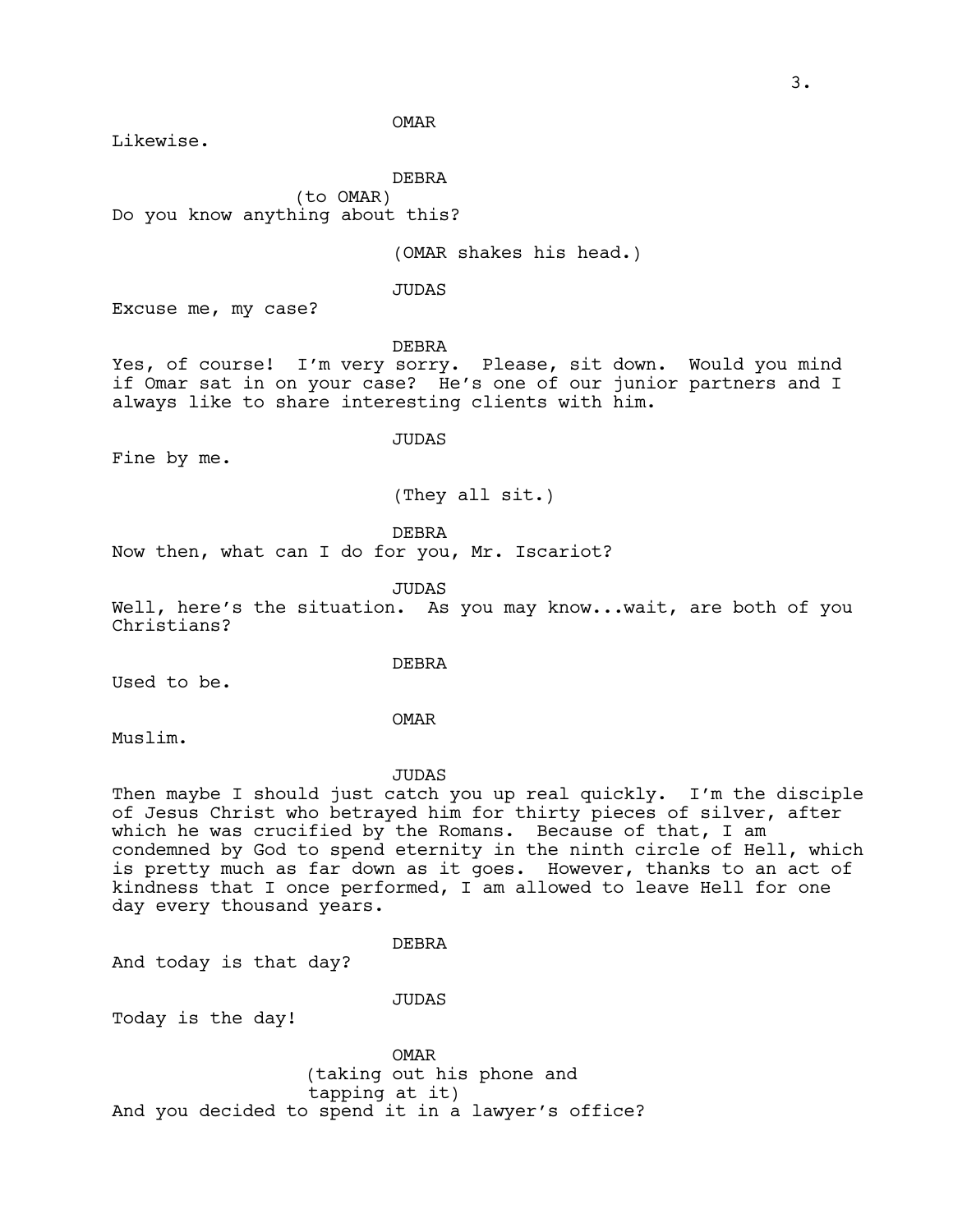Well, I do have some other plans, but yes, this is my first stop.

DEBRA

So, this would only be the second time you've been released from Hell since...?

**JUDAS** 

The incident.

## DEBRA

The incident, right.

#### JUDAS

Yes. The first time was during the Dark Ages, and that did not go well. My big mistake was still only speaking Aramaic. I should have learned Latin if I wanted to get anything accomplished.

OMAR

I was going to say that your English is excellent for a Middle Eastern man who died two thousand years ago.

JUDAS

Thank you! I've been practicing, and I have a lot of time on my hands. Mark Twain has been a tremendous help to me.

OMAR

Mark Twain is in Hell? The Tom Sawyer, Huckleberry Finn guy?

DEBRA

Well, he would be. He was an atheist back when there weren't too many atheists.

JUDAS

Wonderful man! Such a sense of humor! He really lightens things up down there. And he's been advising me as to what I should do today...him and Mahatma Gandhi, Oscar Wilde, Hypatia of Alexandria, George Carlin, and so on, and they all agreed that I should see a lawyer to try and--

> (There is a knock at the door. It opens a crack and the head of the ARCHANGEL GABRIEL appears.)

DEBRA

Excuse me, we're having a private meeting. Could you please wait in the lobby?

> (GABRIEL comes into the office, clad all in white, with a pair of wings.)

GABRIEL

Do not be afraid.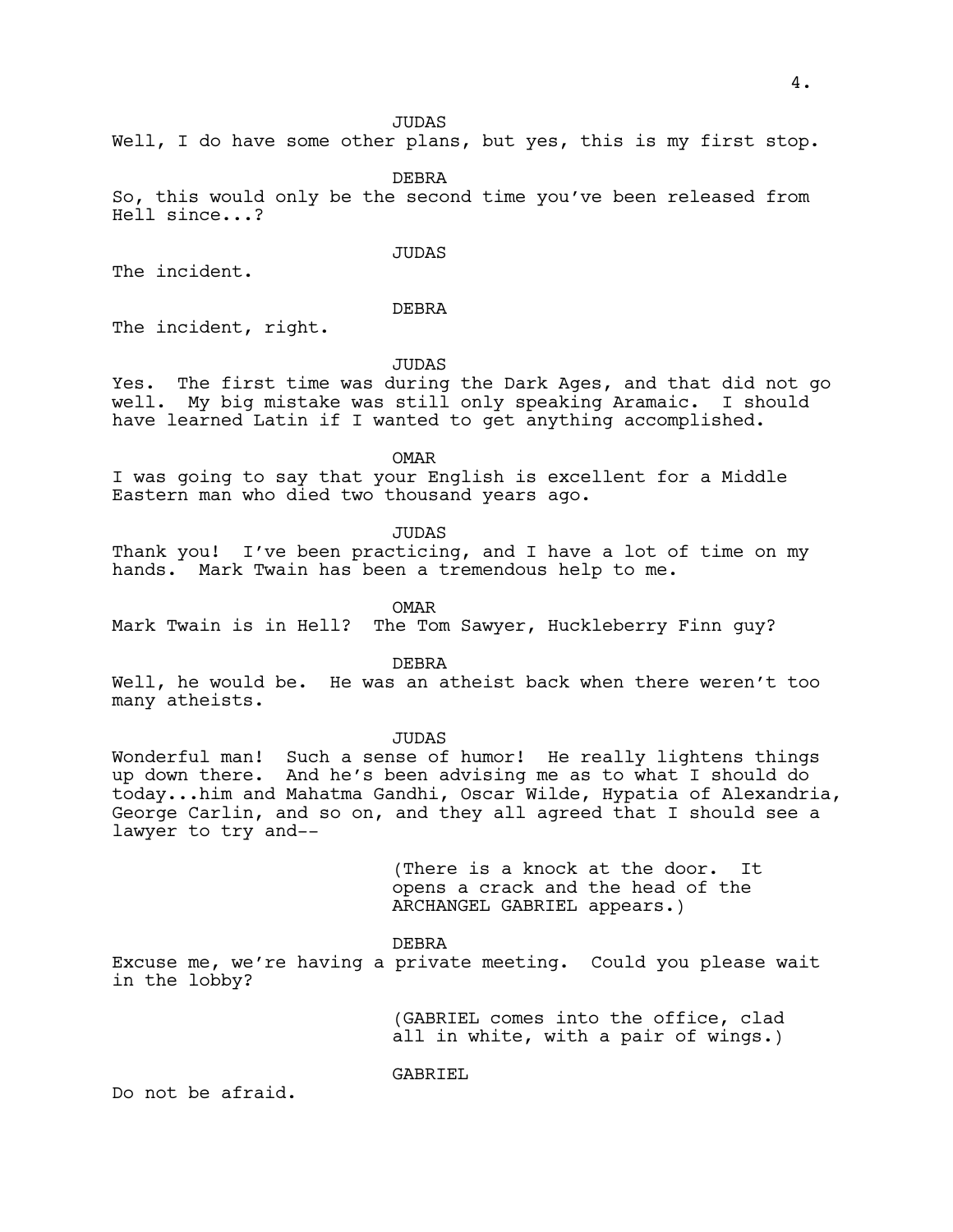DEBRA Oh boy. Must be a full moon. (to JUDAS) I take it this is your partner in...whatever this is? JUDAS My partner? Can't you see his wings? He's an angel! GABRIEL Archangel, actually. Hello everyone. I'm Gabriel. JUDAS What are you doing here? GABRIEL Nothing. Just...in the area. JUDAS God sent you. GABRIEL Maybe yes, maybe no. His ways are inscrutable. JUDAS That means He's worried about me visiting a lawyer. GABRIEL Nooooo...God doesn't worry. He's just interested in...things. DEBRA Would you excuse me and Omar for a moment? JUDAS Of course. (DEBRA and OMAR get up and huddle together. Behind them, GABRIEL points to his own eyes, then to JUDAS. JUDAS stands up and he and GABRIEL circle one another like two playground antagonists.) DEBRA Okay, what do you make of this? OMAR What do I--oh, I see! This is a test, isn't it? You want to know how I would handle a bizarre and unusual case as an attorney. To see if I would be a good fit as a full partner. DEBRA

OMAR

Omar, no--

Well, here is my analysis. Either this is a test of some kind or a practical joke created by someone in the firm. (MORE)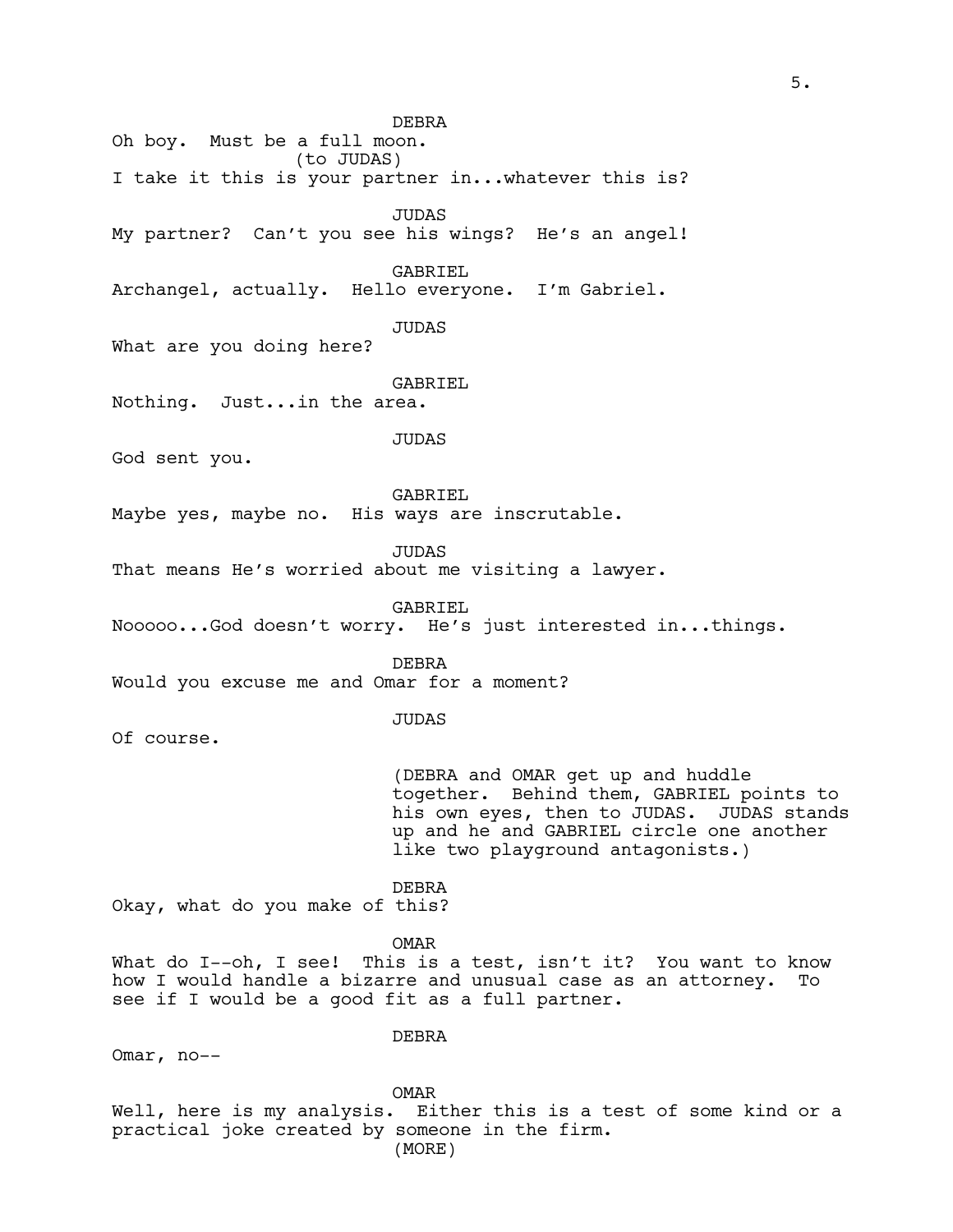#### OMAR (cont'd)

Or, let's not forget that Greenvale Performing Arts College is only a few blocks away. This could be two actors trying out parts, or even a fraternity prank of some kind.

DEBRA

What were you looking up on your phone while Judas was talking?

OMAR

Just checking the details of his story. He's completely correct. Judas Iscariot is allowed to leave Hell for one day every thousand years. Oh, and you'll find this interesting. Do you know the first thing an angel says when he encounters human beings?

#### DEBRA

Do not be afraid. (off OMAR's nod) So, they've clearly done their research, or...you know what? Let's see what else they have to say. (turning back to JUDAS and GABRIEL) I'm very sorry! Do go on with your story.

JUDAS

Well, I'm happy that Gabriel is here, because he can back me up on this. So, point number one. Is God all-knowing?

#### GABRIEL

Of course!

**JUDAS** 

And God, Jesus, and the Holy Spirit; that is, the Trinity, are all one?

Yes!

## GABRIEL

**JUDAS** 

Which would mean that Jesus is all-knowing too, right?

GABRIEL

Where are you going with this?

JUDAS

It's quite simple. My sin was that I betrayed Jesus Christ, correct?

### GABRIEL

Which you did!

#### JUDAS

Ah, now that is where you have fallen into my trap! How can you betray someone who is all-knowing? You see? God and Jesus are allknowing. That means they knew that I was going to betray him. Clearly, since they allowed it to happen, that was part of their plan all along. I was merely the scapegoat in their scheme.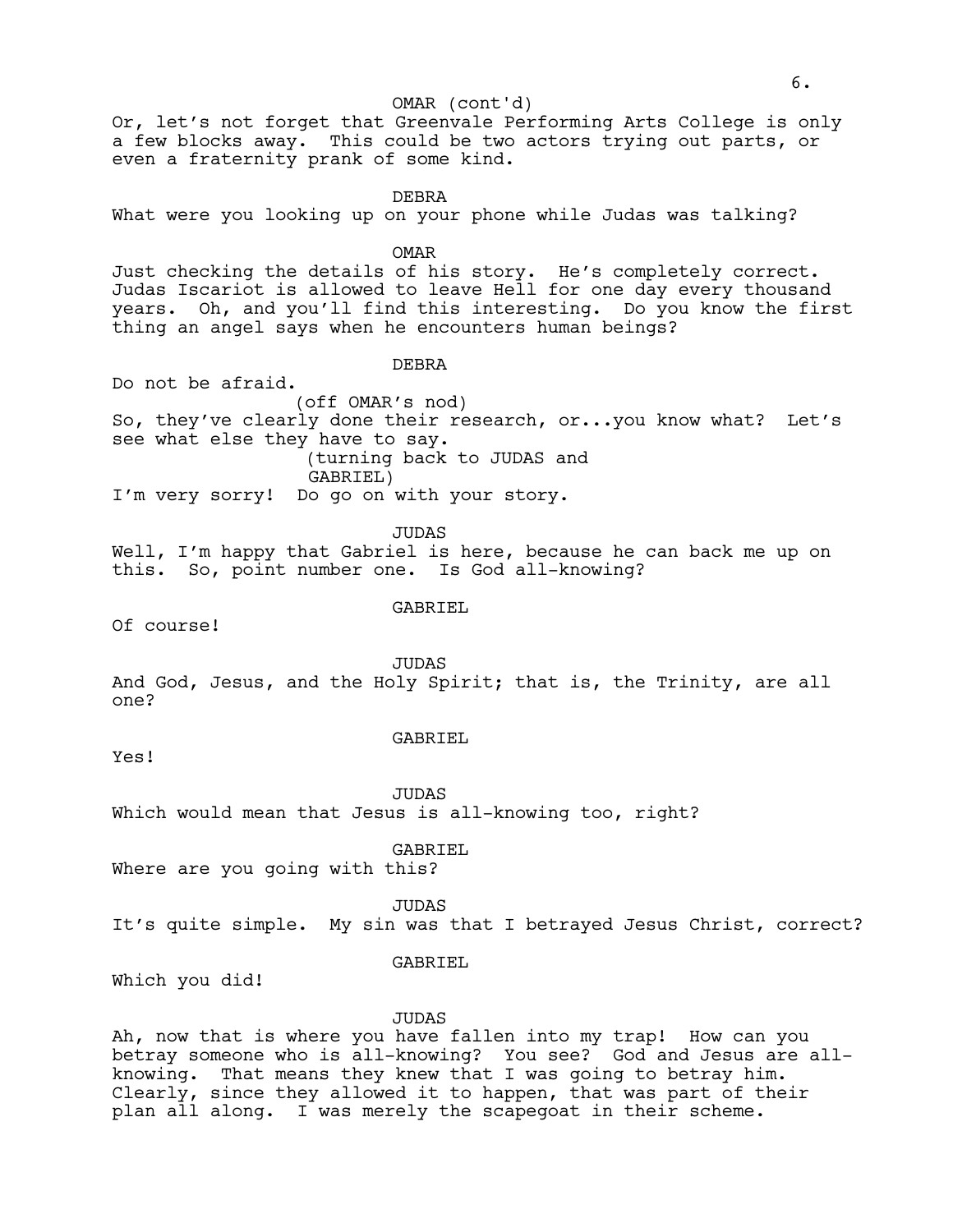DEBRA

Hang on. So you're saying...what you're saying is that you were caught up in a sting operation.

JUDAS

I don't what that is.

OMAR

It's when the authorities, the police, or God purposely allow a crime to be committed. In this case, Jesus played the role of the victim, knowing full well that you would betray him. It's a form of entrapment, which is basically illegal.

#### DEBRA

And you know, I remember enough from Sunday school that during the Last Supper, Jesus did predict that one of his disciples would betray him, just like he predicted that the Apostle Peter would later deny knowing him. That definitely suggests that Jesus knew the future.

JUDAS

Exactly! So I ask you, based on your expertise and experience in law, am I guilty? Should I have to spend eternity in the ninth circle of Hell?

OMAR

Absolutely not.

DEBRA

I agree. Any decent defense attorney would be able to get your charges reduced, if not dismissed completely.

GABRIEL

What? No! He betrayed our Lord and Savior for money! Jesus died on the cross because of you!

JUDAS

Which was their plan from the very beginning! Without me, without my so-called "betrayal," there would have been no crucifixion, which means there would have been no resurrection, which means that Jesus would never have brought salvation to humanity through his death.

DEBRA

So, what you're saying is, if I'm understanding you correctly, is that in terms of the whole story, you're actually kind of the hero...

OMAR

...that Jesus the son of a carpenter wouldn't be Jesus the savior of mankind without you and your actions.

GABRIEL Hold on! Just hold on one minute here! Are you on his side?

DEBRA

We're on the side of justice.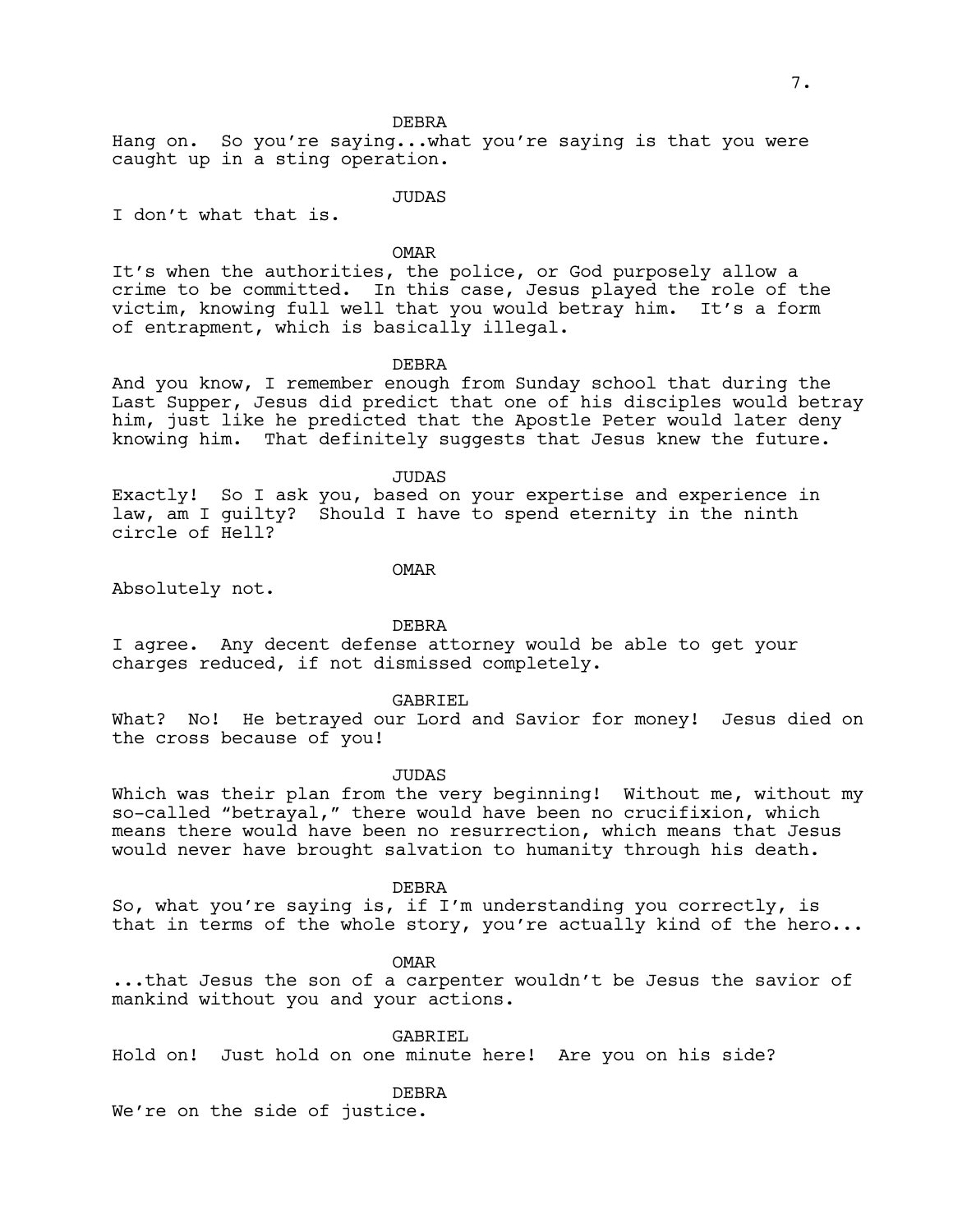But he's the bad guy! Judas has always been the bad guy!

OMAR

Only because he didn't have a decent lawyer.

GABRIEL

That's your attitude? Seriously? You know God is watching all this, right?

DEBRA

Is that a threat?

JUDAS

Yes, that's exactly what it is! That's how they operate! Threats! Intimidation! Do what we say or you're going to Hell!

Listen, you--

GABRIEL

JUDAS

What? What are you going to do to me? I'm already in the ninth circle of Hell and that's as far down as it goes!

GABRIEL

You know what? I give up. There are some people you just can't save.

> (GABRIEL shakes his head in disgust and storms out, slamming the door behind him.)

DEBRA

Well, Mr. Iscariot, while we're both clearly sympathetic to your case, I'm still not sure if I understand how we can help you.

JUDAS

Just a formal legal letter would be nice...pointing out that you can't betray someone who is all-knowing and how I never had any decent representation.

DEBRA

I'd be happy to write that up. Do you think it will help?

JUDAS

Not really. God's pretty fixated on the whole being infallible thing. I'm just making a point, I suppose. But who knows, maybe I can move up to the fifth or sixth circle of Hell. A change of scenery would be nice.

DEBRA

I'll have that letter for you by this afternoon.